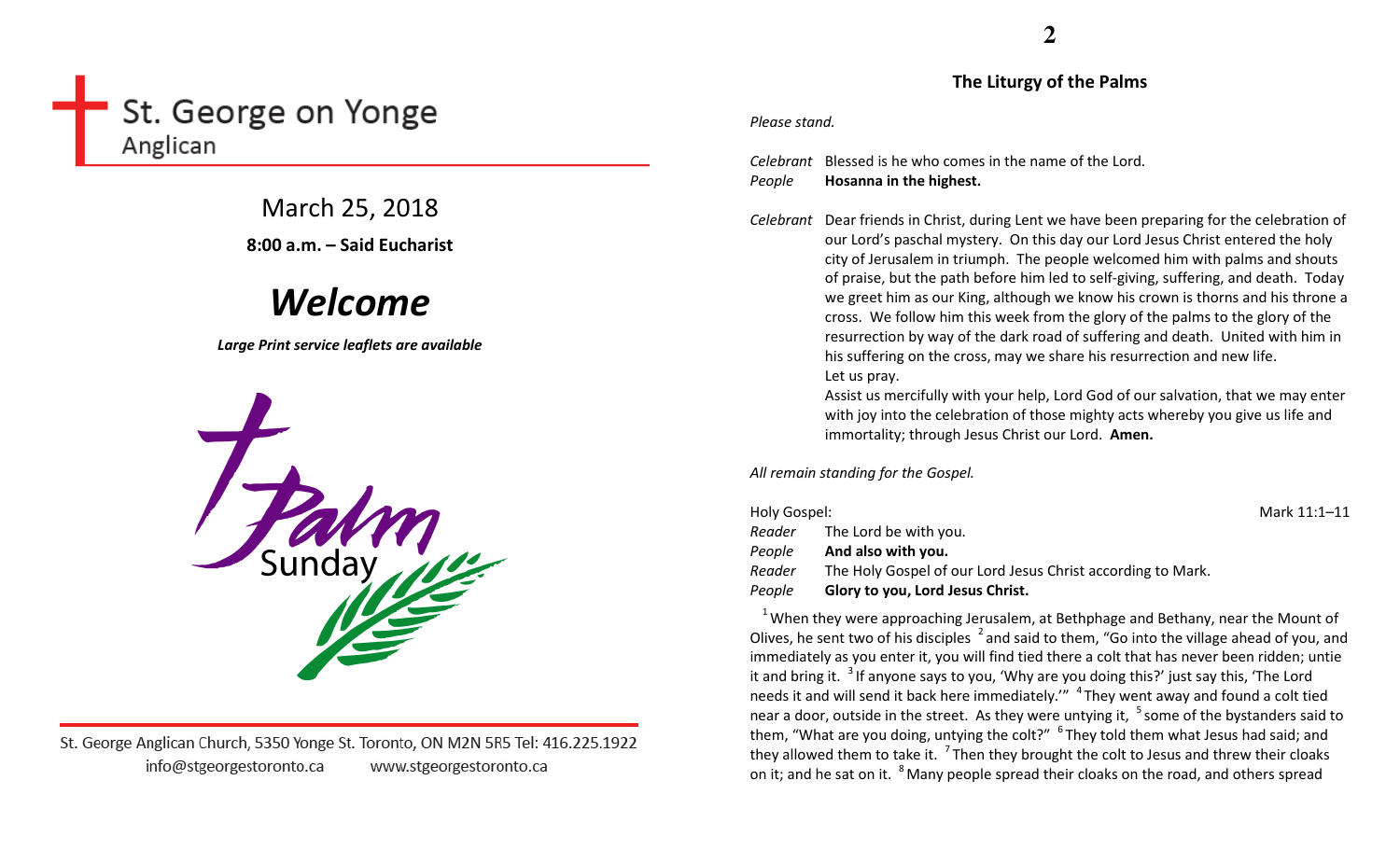leafy branches that they had cut in the fields. <sup>9</sup>Then those who went ahead and those who followed were shouting,

"Hosanna!

Blessed is the one who comes in the name of the Lord!

 $^{10}$  Blessed is the coming kingdom of our ancestor David!

Hosanna in the highest heaven!'

 $11$ Then he entered Jerusalem and went into the temple; and when he had looked around at everything, as it was already late, he went out to Bethany with the twelve.

Reader The Gospel of Christ.

PeoplePraise to you, Lord Jesus Christ.

#### The Blessing

Celebrant The Lord be with you.

- PeopleAnd also with you.
- Celebrant Let us give thanks to the Lord our God.
- PeopleIt is right to give our thanks and praise.
- Celebrant It is right to praise you, almighty God, for the acts of love by which you have redeemed us through your Son Jesus Christ our Lord. The Hebrews acclaimed Jesus as Messiah and King, with palm branches in their hands, crying, Hosanna in the highest. May we also, carrying these emblems, go forth to meet Christ and follow him in the way that leads to eternal life; who lives and reigns in glory with you and the Holy Spirit, now and for ever. Amen.

#### The Procession

Celebrant Let us go forth in peace. PeopleIn the name of Christ. Amen.

#### Collect

Celebrant Almighty God, whose Son was crucified yet entered into glory, may we, walking in the way of the cross, find it is for us the way of life; through Jesus Christ our Lord, who is alive and reigns with you and the Holy Spirit, one God, now and for ever. Amen.

### **4**

Hymn #181 "All Glory, Laud, and Honour"

- Refrain: All glory, laud, and honourto thee, Redeemer, King, to whom the lips of children made sweet hosannas ring.
- 1 Thou art the King of Israel, thou David's royal Son, who in the Lord's name comest, the King and blessèd one.

#### Refrain

#### Collect of the Day

Celebrant Let us pray.

People

 Almighty and everliving God, in tender love for all our human race you sent your Son our Saviour Jesus Christ to take our flesh and suffer death upon a cruel cross. May we follow the example of his great humility, and share in the glory of his resurrection; through Jesus Christ our Lord, who is alive and reigns with you and the Holy Spirit, one God, now and for ever. Amen.

#### The Proclamation of the Word

First Reading: Isaiah 50:4–9a

Reader A reading from the Book of Isaiah.

- <sup>4</sup> The Lord God has given me the tongue of a teacher, that I may know how to sustain
- the weary with a word.
- Morning by morning he wakens—
- wakens my ear
- to listen as those who are taught.
- $<sup>5</sup>$ The Lord God has opened my ear,</sup> and I was not rebellious,
- I did not turn backwards.
- $<sup>6</sup>$ I gave my back to those who struck me,</sup>

4 To thee, before thy Passion they sang their hymns of praise; to thee now high exalted our melody we raise.

Text by Theodulph of Orleans; translation by John Mason Neale

#### Refrain

5 Thou didst accept their praises; accept the prayers we bring, who in all good delightest, thou good and gracious King.

Refrain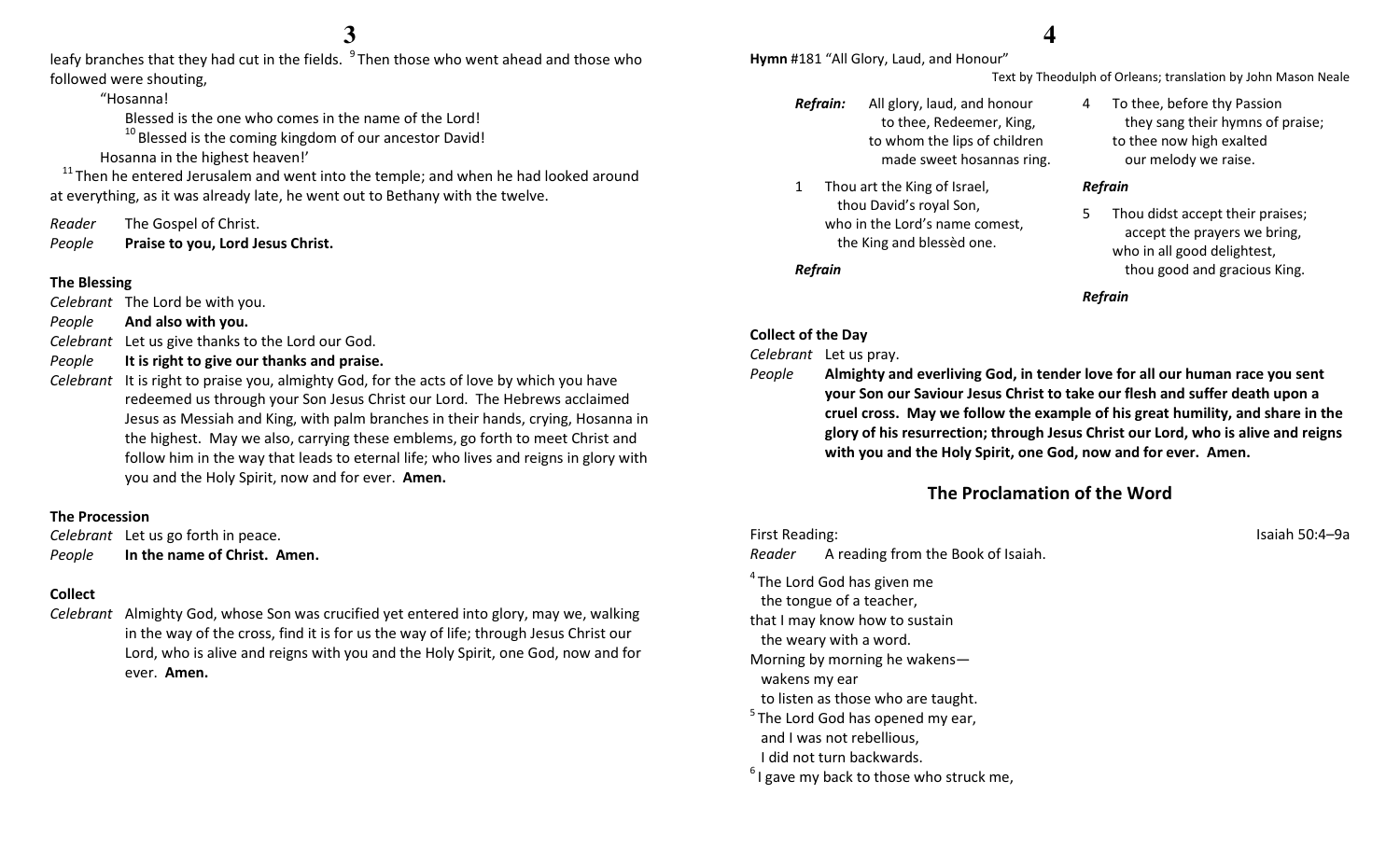## **5**

 and my cheeks to those who pulled out the beard;I did not hide my face from insult and spitting.

 $7$ The Lord God helps me; therefore I have not been disgraced; therefore I have set my face like flint, and I know that I shall not be put to shame;  $8<sup>8</sup>$  he who vindicates me is near. Who will contend with me? Let us stand up together. Who are my adversaries? Let them confront me.  $^9$  It is the Lord God who helps me; who will declare me guilty? Reader The Word of the Lord.

PeopleThanks be to God.

#### Psalm 31:9–16

- 9 Have mercy on me, O Lord, for I am in trouble; my eye is consumed with sorrow, and also my throat and my belly.
- 10 For my life is wasted with grief, and my years with sighing; my strength fails me because of affliction, and my bones are consumed.
- 11 I have become a reproach to all my enemies and even to my neighbours, a dismay to those of my acquaintance; when they see me in the street they avoid me.
- 12 I am forgotten like a dead man, out of mind; I am as useless as a broken pot.
- 13 For I have heard the whispering of the crowd; fear is all around; they put their heads together against me; they plot to take my life.

#### **6**

- 14 But as for me, I have trusted in you, O Lord. I have said, "You are my God.
- 15 My times are in your hand; rescue me from the hand of my enemies, and from those who persecute me.
- 16 Make your face to shine upon your servant, and in your loving-kindness save me."

Helper of the helpless, comfort of the afflicted, may your servants who stand in the midst of evil find strength in the knowledge of your presence, and praise you for the wonders of your love; through Jesus Christ our Redeemer. Amen.

Second Reading: The Contract of the Contract of the Philippians 2:5–11 Reader A reading from the Letter of Paul to the Philippians.  $<sup>5</sup>$  Let the same mind be in you that was in Christ Jesus,</sup>  $6$  who, though he was in the form of God, did not regard equality with God as something to be exploited,  $<sup>7</sup>$  but emptied himself,</sup> taking the form of a slave, being born in human likeness. And being found in human form,  $8<sup>8</sup>$  he humbled himself and became obedient to the point of death even death on a cross.  $9$ Therefore God also highly exalted him and gave him the name that is above every name,  $^{10}$  so that at the name of Jesus every knee should bend, in heaven and on earth and under the earth,  $11$  and every tongue should confess that Jesus Christ is Lord, to the glory of God the Father. Reader The Word of the Lord. PeopleThanks be to God.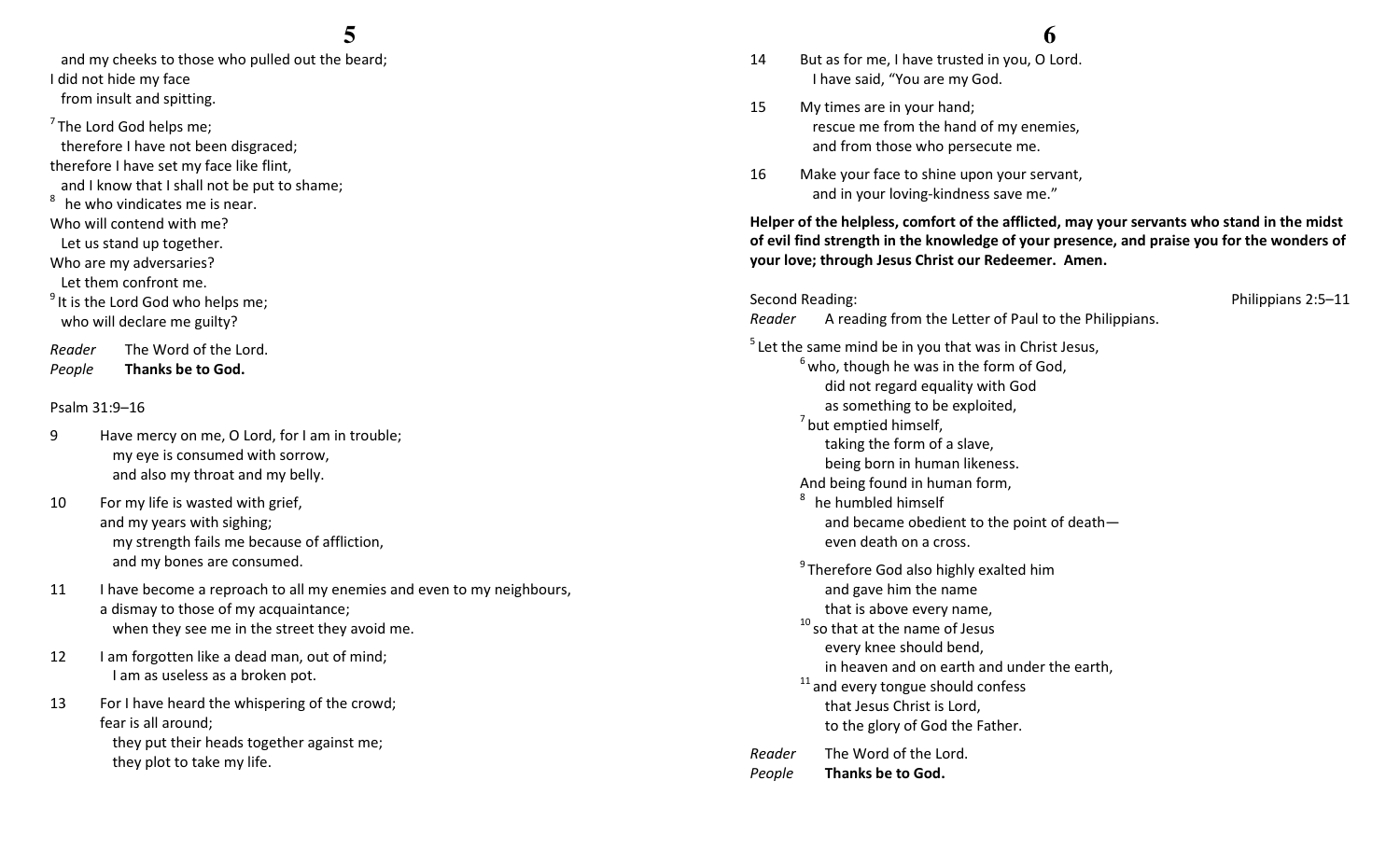**7**

#### Sermon

A time for silent reflection is kept.

#### The Apostles' Creed

People I believe in God the Father almighty, maker of heaven and earth: And in Jesus Christ his only Son our Lord, who was conceived by the Holy Ghost, born of the Virgin Mary, suffered under Pontius Pilate, was crucified, dead, and buried; he descended into hell; the third day he rose again from the dead; he ascended into heaven, and sitteth on the right hand of God the Father almighty; from thence he shall come to judge the quick and the dead. I believe in the Holy Ghost; the holy catholic Church; the communion of saints; the forgiveness of sins; the resurrection of the body, and the life everlasting. Amen.

#### The Prayers of the People

#### Confession and Absolution

Celebrant Let us humbly confess our sins to almighty God. Silence is kept.

- People Almighty God, Father of our Lord Jesus Christ, Maker of all things and judge of all people: We acknowledge and confess our manifold sins and wickedness, Which we from time to time most grievously have committed, By thought, word and deed, Against thy divine majesty. We do earnestly repent, and are heartily sorry for these our misdoings. Have mercy upon us, most merciful Father; For thy Son our Lord Jesus Christ's sake, Forgive us all that is past; And grant that we may ever hereafter Serve and please thee In newness of life, To the honour and glory of thy name; Through Jesus Christ our Lord. Amen.
- Celebrant Almighty God, our heavenly Father, who of his great mercy hath promised forgiveness of sins to all them that with hearty repentance and true faith turn unto him: have mercy upon you; pardon and deliver you from all your sins; confirm and strengthen you in all goodness; and bring you to everlasting life; through Jesus Christ our Lord. Amen.

#### The Peace

Celebrant The peace of the Lord be always with you. PeopleAnd with thy spirit.

#### The Celebration of the Eucharist

#### The Prayer over the Gifts

Celebrant Let us pray.

People Gracious God, the suffering and death of Jesus, your only Son, makes us pleasing in your sight. Alone we can do nothing, but through his sacrifice, may we receive your love and mercy. Amen.

#### The Great Thanksgiving

#### Eucharistic Prayer A

- Proper Preface Lent
- Celebrant The Lord be with you.
- PeopleAnd with thy spirit.
- Celebrant Lift up your hearts.
- PeopleWe lift them up unto the Lord.
- Celebrant Let us give thanks unto our Lord God.
- PeopleIt is meet and right so to do.
- Celebrant It is very meet, right, and our bounden duty, that we should at all times, and in all places, give thanks unto thee, O Lord, holy Father, almighty, everlasting God, creator and preserver of all things.

Who hast bidden us thy faithful people to cleanse our hearts and to prepare with joy for the paschal feast; that reborn through the waters of baptism, and renewed in the eucharistic mystery, we may be more fervent in prayer and more generous in works of love.

Therefore with angels and archangels, and with all the company of heaven, we laud and magnify thy glorious name; evermore praising thee and saying:

People Holy, holy, holy, Lord God of Hosts, heaven and earth are full of thy glory. Glory be to thee, O Lord most high.

#### Blessed is he that cometh in the name of the Lord: Hosanna in the highest.

Celebrant Blessing and glory and thanksgiving be unto thee, almighty God, our heavenly Father, who of thy tender mercy didst give thine only Son Jesus Christ to take our nature upon him, and to suffer death upon the cross for our redemption; who made there, by his one oblation of himself once offered, a full, perfect, and sufficient sacrifice, oblation, and satisfaction, for the sins of the whole world; and did institute, and in his holy Gospel command us to continue, a perpetual memorial of that his precious death, until his coming again.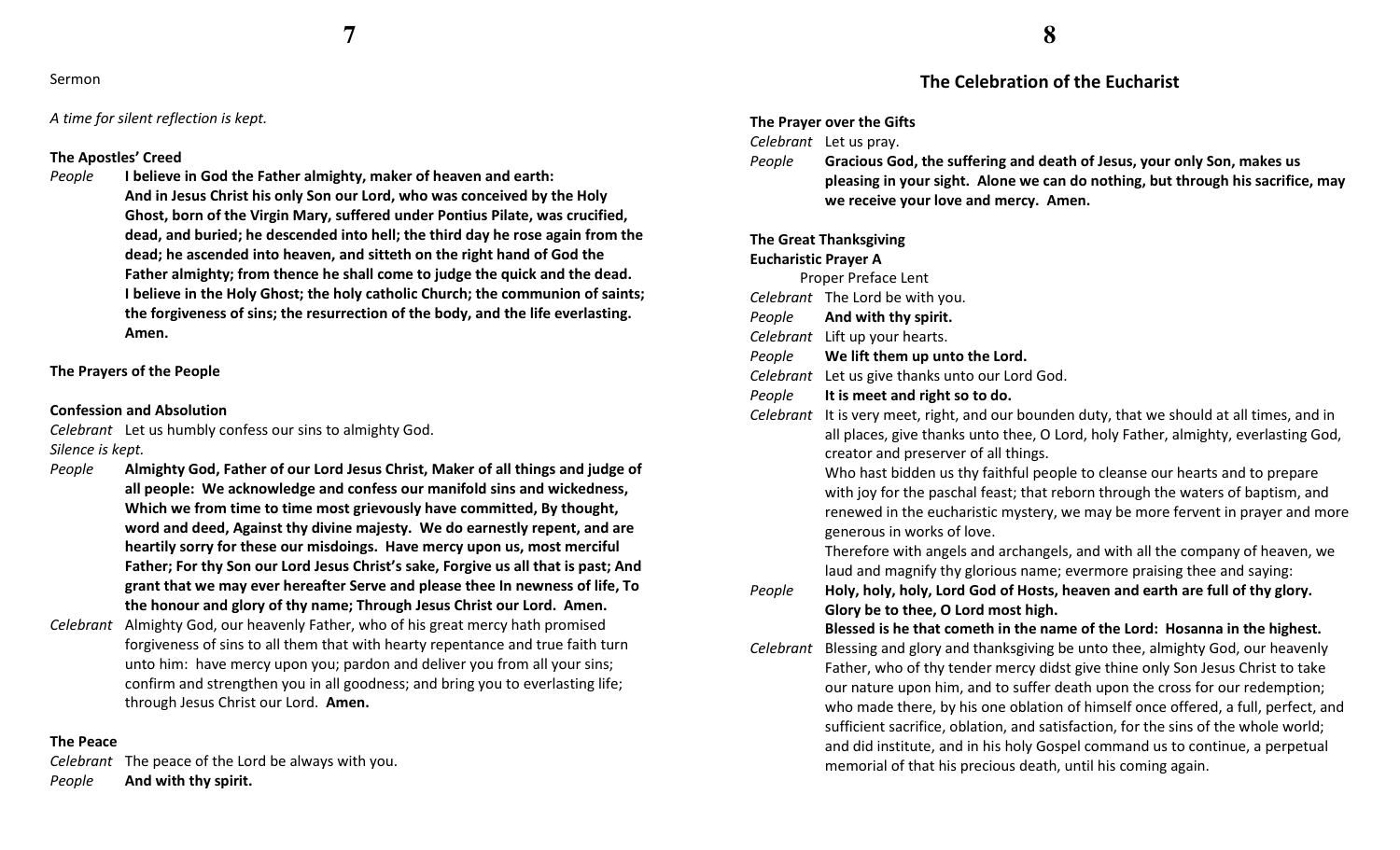Hear us, O merciful Father, we most humbly beseech thee; and grant that we receiving these thy creatures of bread and wine, according to thy Son our Saviour Jesus Christ's holy institution, in remembrance of his death and passion, may be partakers of his most blessed body and blood;

who, in the same night that he was betrayed, took bread; and, when he had given thanks, he brake it; and gave it to his disciples, saying, "Take, eat; this is my body which is given for you: Do this in remembrance of me."

Likewise after supper he took the cup; and when he had given thanks, he gave it to them, saying, "Drink ye all, of this; for this is my blood of the new covenant, which is shed for you and for many for the remission of sins: Do this, as oft as ye shall drink it, in remembrance of me."

Wherefore, O Father, Lord of heaven and earth, we thy humble servants, with all thy holy Church, remembering the precious death of thy beloved Son, his mighty resurrection, and glorious ascension, and looking for his coming again in glory, do make before thee, in this sacrament of the holy bread of eternal life and the cup of everlasting salvation, the memorial which he hath commanded:

- People We praise thee, we bless thee, we thank thee, and we pray to thee, Lord our God.
- Celebrant And we entirely desire thy fatherly goodness mercifully to accept this our sacrifice of praise and thanksgiving, most humbly beseeching thee to grant, that by the merits and death of thy Son Jesus Christ, and through faith in his blood, we and all thy whole Church may obtain remission of our sins, and all other benefits of his passion; And we pray that by the power of thy Holy Spirit, all we who are partakers of this holy communion may be fulfilled with thy grace and heavenly benediction; through Jesus Christ our Lord, by whom and with whom, in the unity of the Holy Spirit, all honour and glory be unto thee, O Father Almighty, world without end. Amen.

#### The Lord's Prayer

Celebrant And now, as our Saviour Christ hath taught us, we are bold to say:

People Our Father, who art in heaven, hallowed be thy name, thy kingdom come, thy will be done, on earth as it is in heaven. Give us this day our daily bread. And forgive us our trespasses, as we forgive those who trespass against us. And lead us not into temptation, but deliver us from evil. For thine is the kingdom, the power, and the glory, for ever and ever. Amen.

## **10**

The Breaking of the Bread Celebrant Christ our Passover is sacrificed for us; PeopleTherefore, let us keep the feast.

> All are invited to share in Communion. If you would rather not receive the bread and wine, please feel free to come forward for a blessing.

#### Prayer of Thanksgiving

People

 Almighty and everliving God, We most heartily thank thee That thou dost graciously feed us, in these holy mysteries, With the spiritual food of the most precious body and blood Of thy Son our Saviour Jesus Christ; Assuring us thereby of thy favour and goodness towards us; And that we are living members of his mystical Body, Which is the blessed company of all faithful people; And are also heirs through hope of thy everlasting kingdom. And here we offer and present unto thee, O Lord, Ourselves, our souls and bodies, To be a reasonable, holy, and living sacrifice unto thee. And although we are unworthy, Yet we beseech thee to accept this our bounden duty and service, Not weighing our merits, but pardoning our offences; Through Jesus Christ our Lord, To whom, with thee and the Holy Spirit, be all honour and glory, World without end. Amen.

#### Announcements

Please remain in the chapel for a time of quiet reflection for as long as you wish, leaving in silence. There will be no dismissal. As sound travels, please be conscious of the volume of conversation in the Narthex for people in the church.